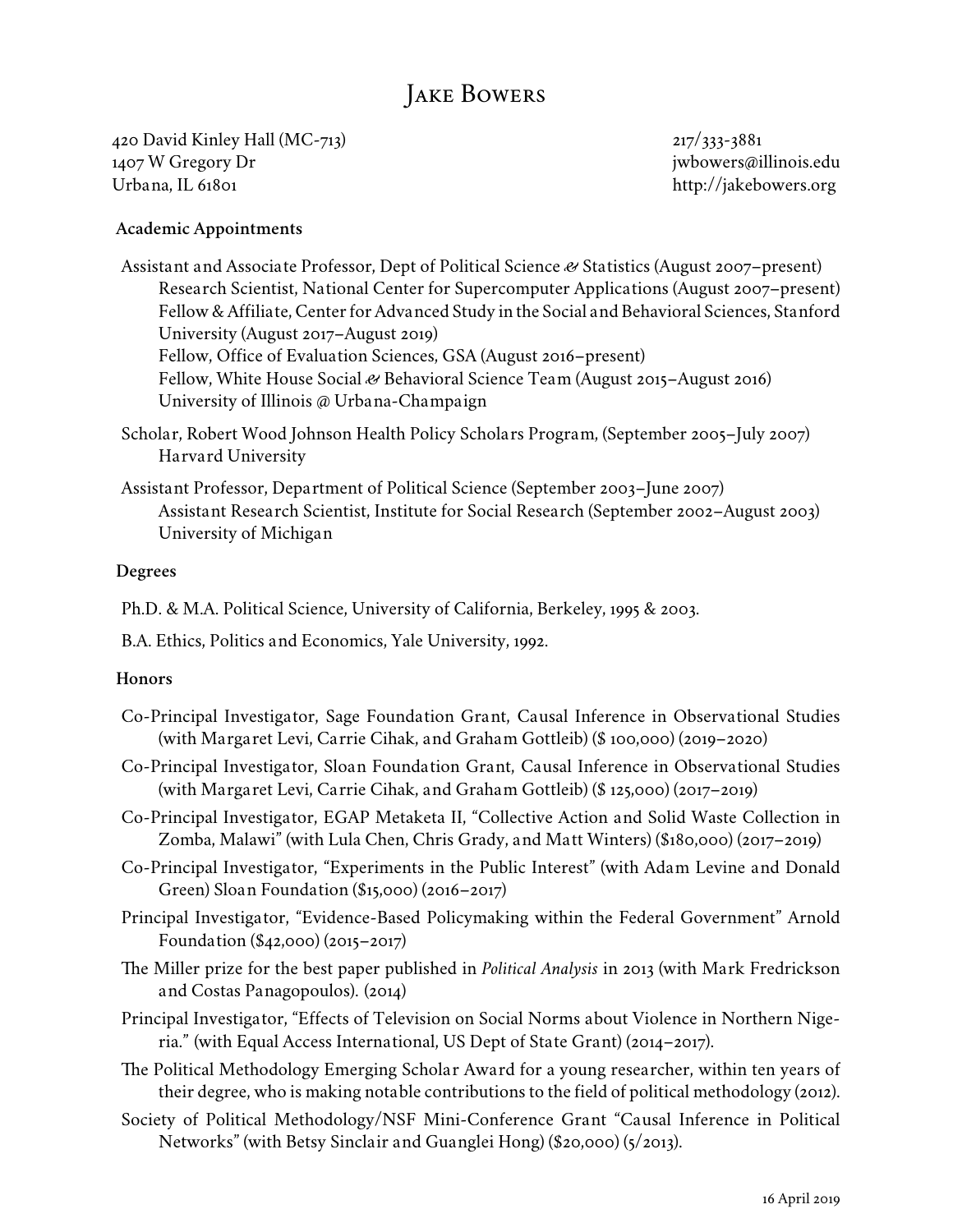- NSF Methodology, Measurement and Statistics grant for "Collaborative Research: Propensity Scores and Randomization-Based Inference, or Modeling Assignment to Treatment Conditions as Manifestly or Latently Random" (with Ben Hansen) (\$230,000) (5/2008–5/2011)
- SSHRC grant for "Maps and 'Pictures in Our Heads': The Political Effects of Perceptions of Communities" (with Daniel Rubenson and Cara Wong) (\$74,000 CAD) (5/2011–5/2013)
- Franklin L. Burdette/Pi Sigma Alpha prize for the best paper presented at the American Political Science Association national meetings in 2009 (with Ben Hansen) (2010).
- RStudio, Inc. education grant (2010–2013) (providing free hosting and support for 60+ students per year).
- Amazon Web Services Education Grant (2013–2014) (\$2100).
- University of Illinois Campus Research Board Award (\$29,000) (8/2011–5/2013)
- University of Illinois Campus Research Board Award (\$21,000) (5/2014–8/2015)
- Faculty Mentor Award Award for Excellence in Graduate Education (at the University of Illinois Department of Political Science) (2009–2010).
- On the "List of Teachers Ranked as Excellent" from the Center for Teaching Excellence at the University of Illinois, Urbana-Champaign (2014, 2013, 2012, 2011, 2010, 2007).
- University of Illinois Library Data Purchase Award (with Cara Wong) (\$3800) (2011)
- Rackham Summer Faculty/Student Collaboration Grant (with Kate Gallagher) 2005*&*2006 (\$1500 *×* 2)
- Rackham Faculty Fellowship Enhancement Award 2005 (\$3000)
- Rackham Spring/Summer Research Grant 2005 (\$4000)
- Rackham Interdisciplinary Institute 2004–2005 Grant Recipient (with Cara Wong): \$30,000 for Pilot Study of Racial Context Perceptions and Assessments.
- 
- National Election Study Pre-doctoral Fellowship 2001–2002.
- Best Poster Award, Political Methodology Summer Conference 2000.
- National Election Study, 1997 Pilot Study proposal accepted.

National Science Foundation Graduate Fellowship, 1994–1995, 1996–1997, 1998–1999.

## **Publications**

- "Better government, Better Science: The Promise of and Challenges facing the Evidence-Informed Policy Movementi." (with Paul Testa), *Annual Review of Political Science*, 2019. 22:28.1–28.22
- "Maps in People's Heads: Assessing A New Measure of Context." (with Cara Wong, Daniel Rubenson, Mark Fredrickson, Ashlea Rundlett), *Political Science Research and Methods*, 2018.
- "Models, Methods and Network Topology: Experimental Design for the Study of Interference." (with Bruce A. Desmarais, Mark Frederickson, Nahomi Ichino, Hsuan-Wei Lee, Simi Wang), *Social Networks*, 2018. 54:196–208.
- "Challenges to Replication and Iteration in Field Experiments: Evidence from two Direct Mail Shots." (with Nathaniel Higgins, Dean Karlan, Sarah Tulman, and Jonathan Zinman) *American Economic Review (Papers & Proceedings)*, 2017. 107(5):1–3.
- "Six Steps to a better relationship with your future self." (with Maarten Voors) *Revista de Ciencia Politica*. 2016. 36(3): 829–848.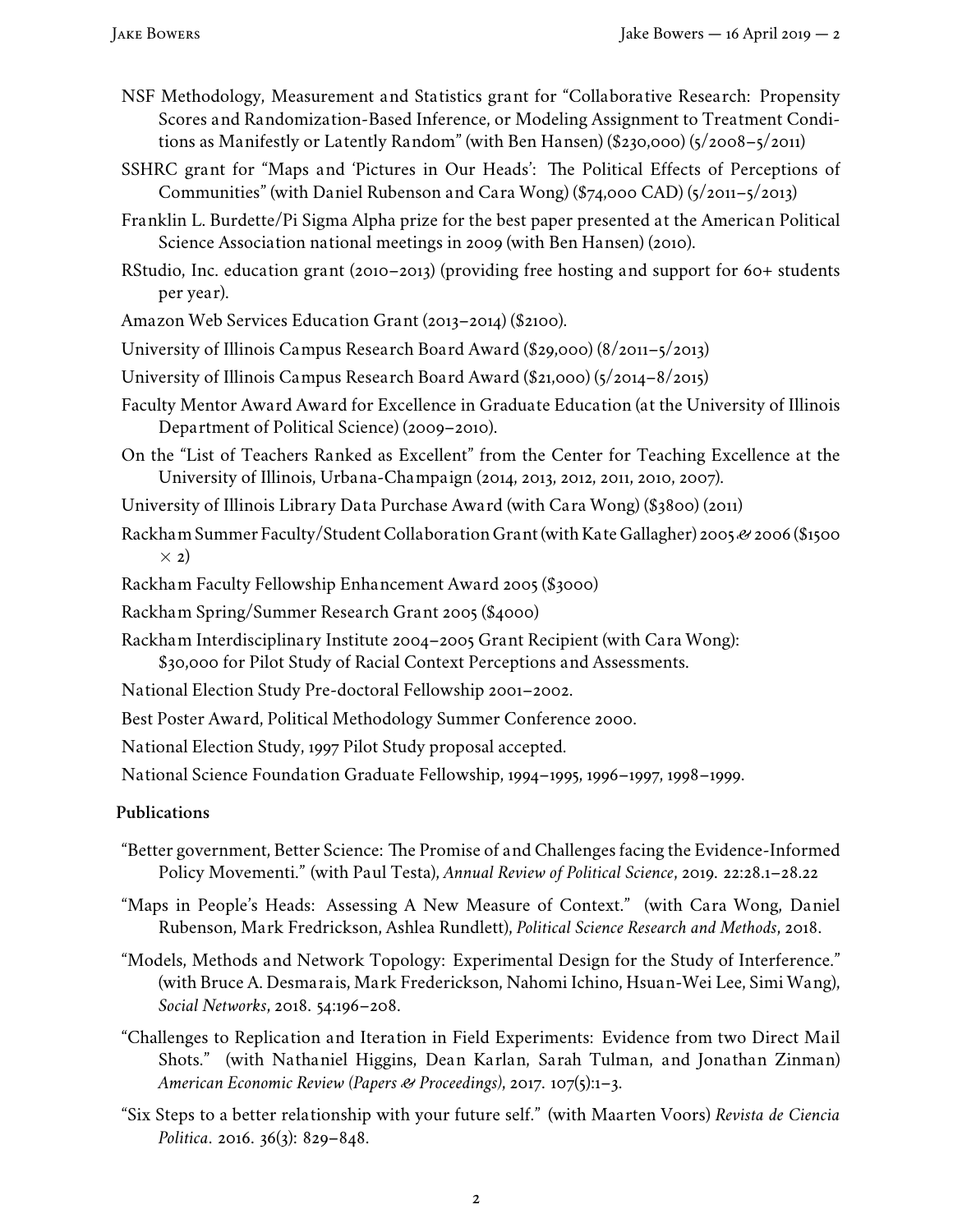- "A more powerful test statistic for reasoning about interference between units." (with Mark Fredrickson and Peter Aronow) *Political Analysis*. 2016. 24(3):395–403.
- "Comment: 'Method Games: Assessing Methods for Discovery'." *Sociological Methodology*. 2014. 44:112–117.
- "Reasoning about interference in randomized studies." (with Mark Fredrickson and Costas Panagopoulos) *Political Analysis*. 2013. 21(1):97–124.
- "Bringing the Person Back In: Boundaries, Misperceptions, and the Measurement of Racial Context" (with Cara Wong, Tarah Williams, and Katherine Drake) *The Journal of Politics*. 2012. 74(2):1153–1170.
- "Making Effects Manifest in Randomized Experiments." in *Cambridge Handbook of Experimental Political Science*, eds. Druckman, J. N., Green, D. P., Kuklinski, J. H., and Lupia, A., New York, NY: Cambridge University Press. 2011. chap. 32.
- "Attributing Effects to A Cluster Randomized Get-Out-The-Vote Campaign." (with Ben Hansen) *Journal of the American Statistical Association*. 2009. 104(487):873–885.
- "Politics across Generations: Family Transmission Reexamined." (with Kent Jennings and Laura Stoker) *The Journal of Politics*. 2009. 71(3):782–799.
- "Covariate balance in simple, strati¤ed and clustered comparative studies." (with Ben Hansen) *Statistical Science.* 2008. 23(2):219–236.
- "Attributing Effects to A Cluster Randomized Get-Out-The-Vote Campaign." (with Ben Hansen) University of Michigan, Dept of Statistics Technical Report # 448. October 2006.
- "EDA for HLM: Visualization when Probabilistic Inference Fails" (with Katherine Drake). *Political Analysis.* 2005. 13(4):301–326.
- "Analyzing the 2000 National Election Study" (with Nancy Burns, Michael Ensley, and Don Kinder). *Political Analysis.* 2005. 13(1):109–111.
- "Using R to Keep it Simple: Exploring Structure in Multilevel Datasets." *The Political Methodologist.* Fall 2004.
- "Does Moving Disrupt Campaign Activity?" 2004. *Political Psychology.* 21(4):525–543.
- "Designing Multi-Level Studies: Sampling Voters and Electoral Contexts" (with Laura Stoker). 2002. *Electoral Studies*. 21(2):235–267 and Erratum in 21(3):535–536. Also appearing in *The Future of Election Studies*. 2002. Eds. Christopher Wlezien and Mark Franklin. Oxford:Pergamon Press.
- "Contextual Analysis and the NES" (with Laura Stoker). *The Political Psychologist*. August 1997.
- "Issues in Analyzing Data from the Dual-Mode 2000 American National Election Study" (with Michael Ensley). 2003. National Election Study Technical Report #64.
- "Black Threat and Christian Fundamentalist Threat: A National Election Study 1997 Pilot Study Report." 1997. National Election Study 1997 Pilot Report.
- "NES Pilot Study Efforts to Measure Values and Predispositions." 1995. National Election Study Technical Report #18.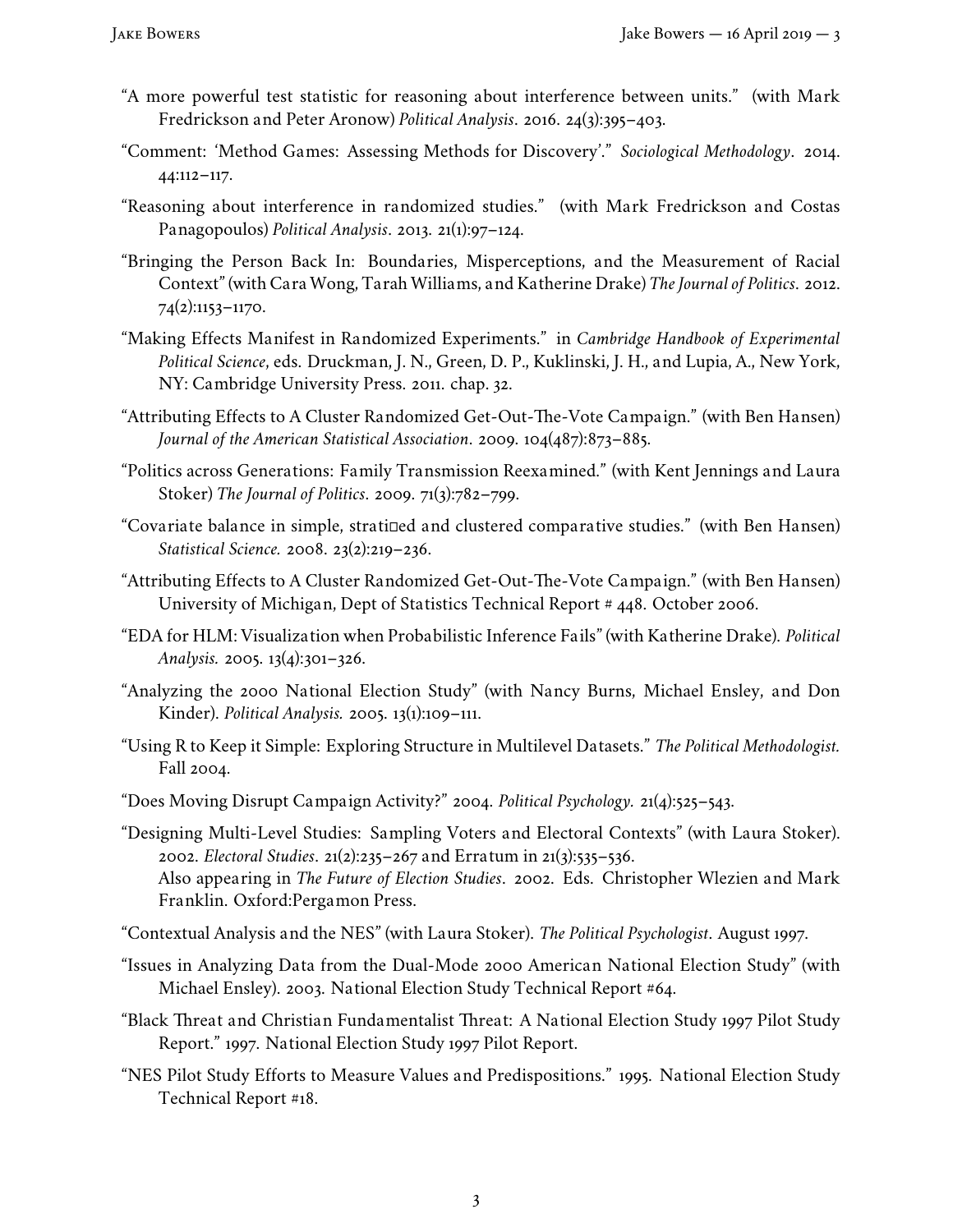# **Invited Presentations**

- 2019: (Methodology) UC-San Diego, Northwestern, US Dept of State, DC, Academia Sinica, Taiwan; (Political Behavior) UC-Berkeley
- 2018: (Political Behavior & Evidence-Based Policy) UCLA, University of Chicago
- 2017: (Field Experiments) US Dept of State, DC; Evidence in Governance and Politics, Paris; University of Copenhagen, Denmark; Universidad Católica de Uruguay; University of Michigan. (Methodology) Discussant, Polmeth 2017; Taiwan 2017 Conference, Illinois State University.
- 2016: (Methodology) University of Essex, UK; Yale University; Dartmouth University; Princeton University; Georgetown University; University of Minnesota; North East Political Methodology Meeting; Institute for Qualitative and Multi-Method Research; Congreso de Ciencia Politica Pucon, Chile. (Evidence-Based Policy) New York University; US Dept of State.
- 2015: (Methodology) Universidad Catolica de Chile & El Centro de Estudios de Conflicto y Cohesión Social; University of Michigan; (Invited Discussant) Winter Experimental Social Sciences Institute Alumni Workshop, NYU; (Science Fiction/Future Politics) Francisco Manuel dos Santos Foundation, Portugal; Politics of the Future Workshop, Duke University.
- 2014: (Science Fiction/Future Politics) Australia National Radio *Future Tense*; (Methodology) Statistical and Applied Mathematical Sciences Institute (SAMSI) (twice); (Experimental Design) Experiments in Governance and Politics Meeting
- 2013: (Methodology) University of North Carolina at Chapel-Hill; University of Texas; Causality in Political Networks Conference; Columbia University; University of Southern California; (Science Fiction/Future Politics) Symposium on Writing Another Future: Science Fiction, the Arts and Humanities
- 2012: (Methodology) University of Chicago; Emory University; St. Louis Area Methodology Meetings; University of Wisconsin; Polmeth 2012.
- 2011: (Methodology) Experiments in Governance and Politics meeting; Discussant Polmeth 2011.
- 2010: (Methodology) University of Maryland, College Park; Annual Meeting of the American Sociological Association Methodology Section
- 2009: (Political Behavior) Northwestern University; (Methodology) Experiments in Governance and Politics meeting; Center for Political Studies, University of Michigan; Discussant Polmeth 2009
- 2008: (Methodology) Nuffield College, Oxford University; Discussant Polmeth 2008
- 2007: (Methodology) Northeastern Political Methodology Conference; Discussant Polmeth 2007
- 2004: (Methodology) University of Illinois @ Champaign-Urbana; (Political Behavior) Harvard University
- 2002: (Political Behavior) University of Minnesota

## **Recent Conference Papers and Presentations**

"Many tests for discovery in a block-randomized experiment." (with Nuole Chen). Presented at the Latin American Political Methodology Meeting, November 2018. Bogota, Colombia.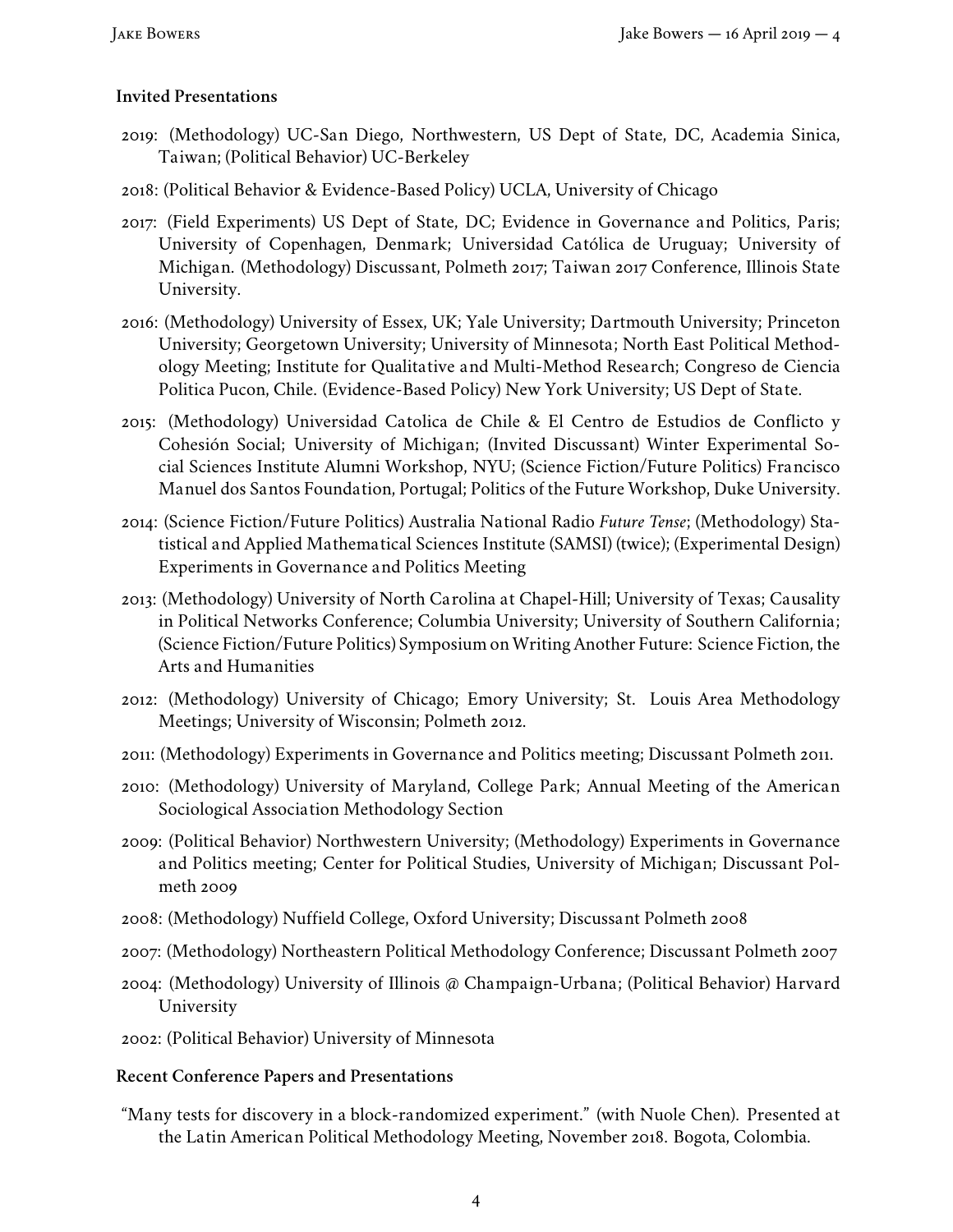- "The effect of a new Hausa language television station on attitudes about tolerance, violence, and women's empowerment in Northern Nigeria" (with Chris Grady). Presented at the annual meeting of the Midwestern Political Science Association, April 2017. Chicago, IL.
- "How does politics affect perceptions of place? The effect of campaigns on perceptions about immigration" (with Cara Wong, Jane Green, and Ed Fieldhouse). Presented at the annual meeting of the Midwestern Political Science Association, April 2017. Chicago, IL.
- "Machine Learning and Causal Inference" (with Ben Hansen and Mark Fredrickson). American Political Science Association, September 2015, San Francisco, CA.
- "A machine for principled covariance adjustment specification in experiments." (with Ben Hansen and Mark Fredrickson). Atlantic Causal Inference Conference, May 2014, Providence, RI.
- "Explaining the Shape of Political Participation: An Integrative Explanatory Framework" (with Paul Testa) presented at the annual meeting of the Midwestern Political Science Association, April 2014. Chicago, IL.
- "Ethnicity and Electoral Fraud in New Democracies: Modelling Political Party Agents in Ghana" (with Nahomi Ichino and Mark Fredrickson) presented at the annual meeting of the American Political Science Association, August 2013. Chicago, IL.
- "Does the Context Fit the Outcome?: When (or Where) Racial Context Should Affect Politics" (with Cara Wong, Daniel Rubenson, Mark Fredrickson, and Ashlea Rundlett) presented at the annual meeting of the American Political Science Association, August 2013. Chicago, IL.
- "Replication, Big Data, and Causal Inference" (with Wendy Tam Cho) Presented at the annual meeting of the Society for Political Methodology, July 2013. Charlottesville, VA.
- "A Modular Approach to The Analysis of (Quasi) Experimental Data: Regression with Without Regrets" (with Mark Fredrickson and Costas Panagopoulous). Presented at the annual meeting of the Midwestern Political Science Association, April 2013. Chicago, IL.
- "Regression without Regrets." Would have been presented at the annual meeting of the American Political Science Association, August 2012, New Orleans, LA.
- "Reasoning about Interference: Models, Counterfactuals, and Statistical Inference " (with Mark Fredrickson and Costas Panagopoulous). Presented at annual meeting of the Society for Political Methodology, July 2012. Chapel Hill, NC.
- "Potential Outcomes Models for Networks and Spillover in Randomized Experiments." Presented at the annual Joint Statistical Meetings, July 2012. San Diego, CA.
- "Do You See What I See? The Political Effects of Context." (with Cara Wong and Daniel Rubenson). Would have been presented at the annual meeting of the American Political Science Association, August 2012, New Orleans, LA.
- "Reasoning about Interference between Units." Presented at the annual meeting of theMidwestern Political Science Association, April 2012. Chicago, IL.
- "Maps and Pictures in Our Heads: The Political Effects of Perceptions of Communities" (with Cara Wong and Daniel Rubenson) Presented at the annual meeting of the Midwestern Political Science Association, April 2012. Chicago, IL.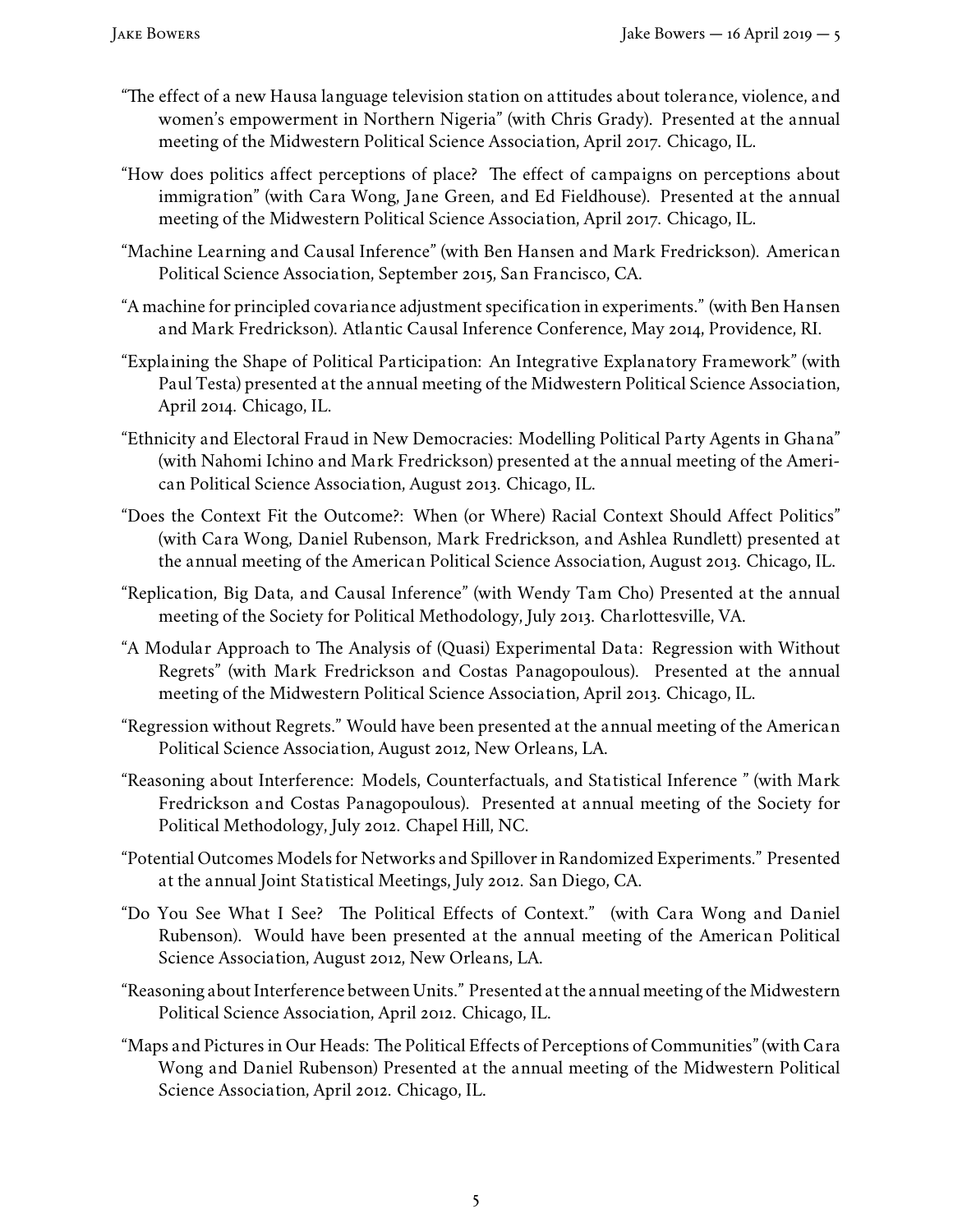# **Teaching Experience**

Assistant and Associate Professor, University of Illinois @ Urbana-Champaign

- Statistical Inference and Linear Models (Graduate) 2010–2014,2016–2018
- Introduction to Applied Statistics in Political Science: Description, Comparison, Estimation, Inference (Graduate) 2016
- Introduction to Statistics for Political Research (Undergraduate) 2009–2013,2018
- Future Politics [Science Fiction and Political Theory] (Undergraduate) 2009,2010,2012– 2014
- The Study of Political Participation [Practical research course] (Undergraduate), 2013
- Political Experiments: Design & Analysis (with Corrine McConnaughy) (iTV Graduate), 2012
- Potential Outcomes Framework for Causal Inference and Matching for Adjustment (iTV Graduate) 2007, 2011
- ICPSR Summer Course: Causal Inference for the Social Sciences (co-teaching with Ben Hansen), University of Michigan, Ann Arbor, 2013–2019.
- Short Course: [EGAP Learning Days,](http://egap.org/content/egap-learning-days-4) Santiago, Chile, May 2016; Montevideo, Uruguay, February 2018.
- Short Course: Advances in Causal Inference, IPM, Academia Sinica, Taiwan, 2019.
- Short course: Matching for Statistical Adjustment, Instituto de Ciencia Política, Universidad Católica de Chile, 2013; Escuela de Invierno de Métodos, Departamento de Ciencias Sociales y Políticas, Universidad Católica de Uruguay, 2014,2015.
- Short course: Field Experiments, Instituto de Ciencia Política, Universidad Católica de Chile, 2013; Escuela de Invierno de Métodos, Departamento de Ciencias Sociales y Políticas, Universidad Católica de Uruguay, 2014, 2015, 2017.
- Short Course: Synthetic Matching and Survey Experiments in the Escuela de Verano de Métodos Mixtos at the Instituto de Ciencia Política, Universidad Católica de Chile, 2015.
- Short course: Propensity Score Matching in R (co-teaching with Ben Hansen and Mark Fredrickson), Joint Statistical Meetings, San Diego, 2012.

Assistant Professor, University of Michigan

- Statistical Methods for Political Research (Graduate), 2003 & 2004.
- Advanced Topics in Statistical Inference: Bayesian and Robust Approaches (Graduate), 2005.
- Political Participation (Undergraduate), 2003 & 2005.
- Research Design and Data Analysis for Political Science (Undergraduate), 2004.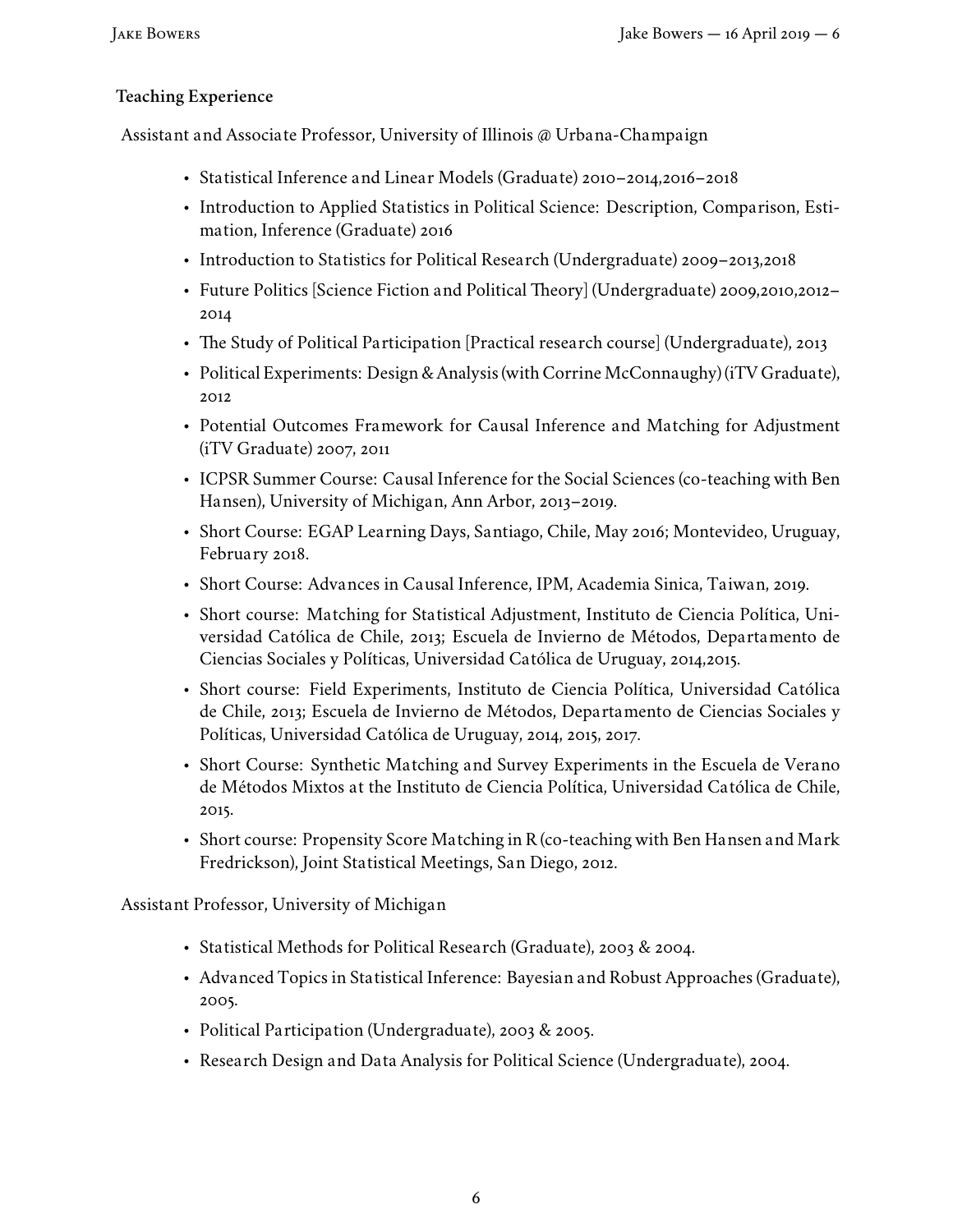# **Advising and Service**

Dissertation committee memberships

- Gisela Sin, University of Michigan (Currently Associate Prof with Tenure at University of Illinois), Ph.D 2007
- Sheena Arackal, University of Illinois, "Not my brother's keeper:
- Gennady Rudkevich, University of Illinois, "Correlates of Political Alignment: Jumping off the Balancing Bandwagon" Ph.D. 2013
- Konstantinos Travlos, University of Illinois, "FromWarmongers to Peace Builders: Major Power Managerial Coordination and the transformation of international relations, 1715-2001" Ph.D. 2013
- Neelanjan Sicar, Columbia University, "The "Social" in Social Science: The Implications of Social Networks Theory for Political Economy and Political Methodology" (Currently Postdoctoral Research Fellow at the Center for Advanced Study of India), Ph.D 2014
- Maria Soppelsa, University of Illinois, Economics, PhD 2016.
- Ashly Townsen, University of Illinois, "The Rebellious Mind: Examining aggression in rebels" (Currently Asst Prof of Political Science, Washington State University)
- Mark Fredrickson, University of Illinois, Statistics (Currently Post-Doc, University of Michigan, Dept of Statistics) (co-Chair)
- Rodrigo Araujo Schneider, University of Illinois, Economics, (Currently Assistant Professor, Economics, Skidmore College)
- Christopher Grady, University of Illinois, Political Science, NSF Dissertation Grant for work in Nigeria, ABD (Chair)
- Nuole Chen, University of Illinois, Political Science
- Gustavo Diaz, University of Illinois, Political Science

Disciplinary Service

- Methods Director, Evidence in Govern and Politics (2018–2020).
- Board of Directors, Evidence in Government and Politics (EGAP) (2017–2020).
- Board of Directors, Co-Founder, Research4Impact (http://r4impact.org) (2017–present)
- Board, Canadian Election Study 2019
- Editorial Board, *Political Analysis*
- Editorial Board, *Sociological Methodology*
- Editorial Board, Associate Editor, *Observational Studies*
- Society for Political Methodology: Long Range Planning Committee (2017–), Gosnell Award Committee 2015, Emerging Scholar Award Committee Chair 2013–2014; Political Methodology Career Award Committee 2009–2011; Program committee for the annual meeting, 2007; Graduate Student Poster award committee for the annual meeting, 2012 *&* 2009.
- Member, APSA Committee on Study Pre-registration, 2015.